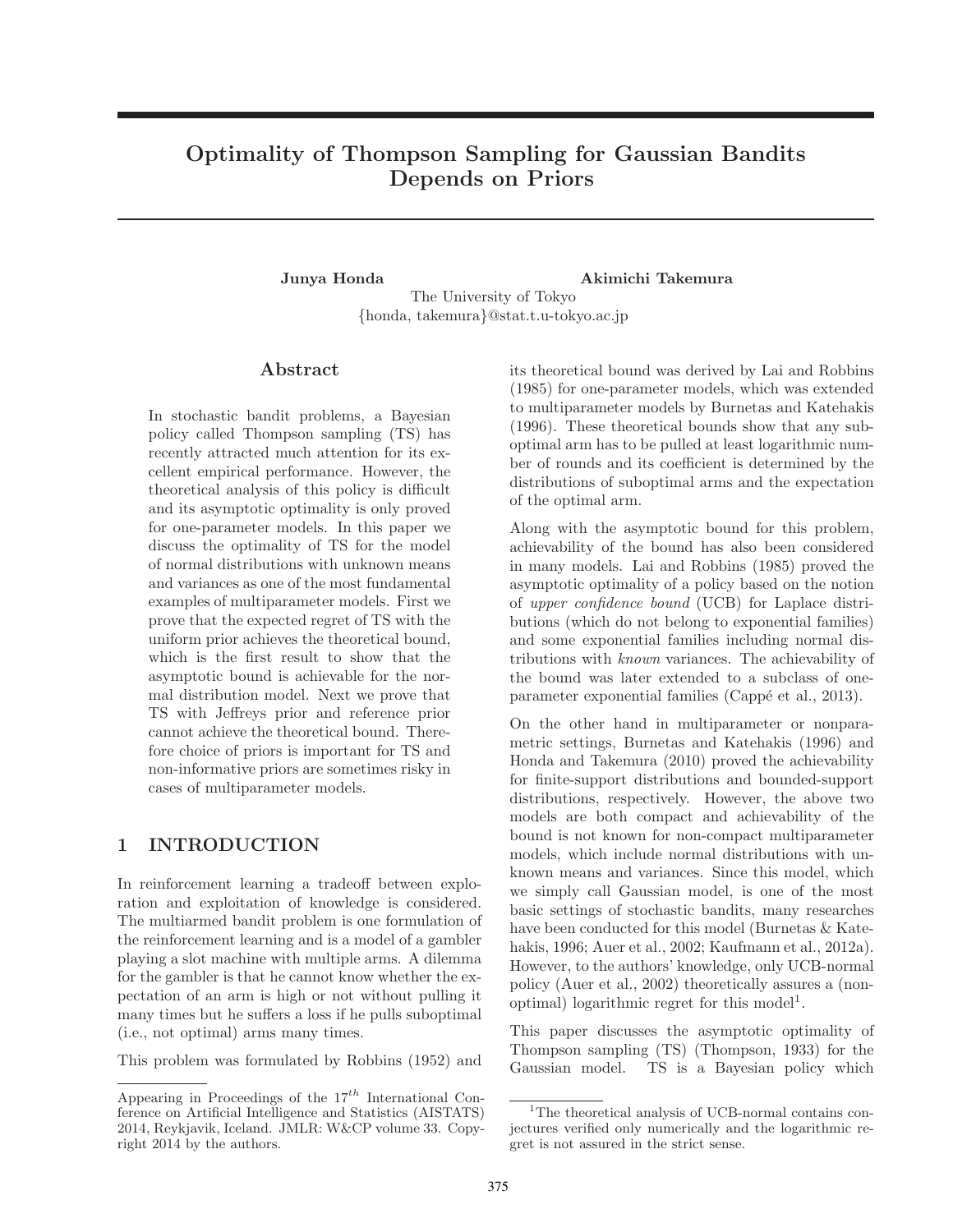chooses an arm randomly according to the posterior probability with which the arm is the optimal. This policy was recently rediscovered and is researched extensively because of its excellent empirical performance for many models (Chapelle & Li, 2012). The theoretical analysis of TS was first given for Bernoulli model (Agrawal & Goyal, 2012; Kaufmann et al., 2012b) and was later extended to general oneparameter exponential families (Korda et al., 2013).

The asymptotic optimality of TS under uniform prior is proved for Bernoulli model in Kaufmann et al. (2012b), whereas it is proved for a more general model, one-parameter exponential family, under Jeffreys prior in Korda et al. (2013). Therefore, TSs with uniform prior and Jeffreys prior are asymptotically equivalent at least for the Bernoulli model. Nevertheless, we prove for the Gaussian model that TS with uniform prior achieves the asymptotic bound whereas TS with Jeffreys prior and reference prior cannot. Furthermore, TS with Jeffreys prior cannot even achieve a logarithmic regret and suffers a polynomial regret in expectation. This result implies that TS may be more sensitive to the choice of priors than expected and noninformative priors are sometimes risky (in other words, too optimistic) for multiparameter models.

This paper is organized as follows. In Sect. 2, we formulate the bandit problem for the Gaussian model and introduce Thompson sampling. We give the main result on the optimality of TS in Sect. 3. The remaining sections are devoted to the proof of the main result. In Sect. 4, we derive inequalities for probabilities which appear in the Gaussian model. We prove the optimality of TS with conservative priors in Sect. 5 and prove the non-optimality of TS with optimistic priors in Sect. 6.

#### 2 Preliminaries

We consider the K-armed stochastic bandit problem in the Gaussian model. The gambler pulls an arm  $i \in$  $\{1, 2, \dots, K\}$  at each round and receives a reward independently distributed by  $\mathcal{N}(\mu_i, \sigma_i^2)$ , where  $\mathcal{N}(\mu, \sigma^2)$ denotes the normal distribution with mean  $\mu$  and variance  $\sigma^2$ . The gambler does not know the parameter  $(\mu_i, \sigma_i^2) \in \mathbb{R} \times (0, \infty)$ . The maximum expectation is denoted by  $\mu^* = \max_{i \in \{1, 2, \cdots, K\}} \mu_i$ . Let  $J(t)$  be the arm pulled at the t-th round. We define the number of times that the arm  $i$  is pulled before the  $t$ -th round by  $N_i(t) = \sum_{m=1}^{t-1} 1 \mathbb{I}[J(m) = i]$ , where  $1[\cdot]$  denotes the indicator function. Then the regret of the gambler at the T-th round is given for  $\Delta_i = \mu^* - \mu_i$  by

Regret
$$
(T)
$$
 =  $\sum_{t=1}^{T} \Delta_{J(t)} = \sum_{i} \Delta_i N_i (T + 1)$ .

Let  $X_{i,n}$  be the *n*-th reward from the arm *i*. We define

$$
\bar{x}_{i,n} = \frac{1}{n} \sum_{m=1}^{n} X_{i,m},
$$
  
\n
$$
S_{i,n} = \sum_{m=1}^{n} (X_{i,m} - \bar{x}_{i,n})^2 = \sum_{m=1}^{n} X_{i,m}^2 - n\bar{x}_{i,n}^2,
$$

that is,  $\bar{x}_{i,n}$  and  $S_{i,n}$  denote the sample mean and the sum of squares from  $n$  samples from the arm  $i$ , respectively. We denote the sample mean and the sum of squares before the t-th round by  $\bar{x}_i(t) = \bar{x}_{i,N_i(t)}$  and  $S_i(t) = S_{i,N_i(t)}$ . It is well known that

$$
\bar{x}_{i,n} \sim \mathcal{N}(\mu_i, \sigma_i^2/n), \qquad S_{i,n}/\sigma_i^2 \sim \chi_{n-1}^2, \qquad (1)
$$

where the chi-squared distribution  $\chi^2_{n-1}$  with degree of freedom  $n - 1$  has the density

$$
\chi_{n-1}^2(s) = \frac{s^{\frac{n-3}{2}} e^{-\frac{s}{2}}}{2^{\frac{n-1}{2}} \Gamma(\frac{n-1}{2})}.
$$

#### 2.1 Asymptotic Bound

It is shown in Burnetas and Katehakis (1996) that under any policy satisfying a mild regularity condition the expected regret satisfies

$$
\liminf_{T \to \infty} \frac{\mathbb{E}[\text{Regret}(T)]}{\log T} \ge \sum_{i:\Delta_i > 0} \frac{\Delta_i}{\inf_{(\mu,\sigma): \mu > \mu^*} D(\mathcal{N}(\mu_i, \sigma_i^2) \| \mathcal{N}(\mu, \sigma^2))}, \quad (2)
$$

where  $D(\cdot\|\cdot)$  is the KL divergence. Since the KL divergence between normal distributions is

$$
D(\mathcal{N}(\mu_a, \sigma_b^2) || \mathcal{N}(\mu_a, \sigma_b^2))
$$
  
=  $\frac{1}{2} \left( \log \frac{\sigma_b^2}{\sigma_a^2} + \frac{\sigma_a^2 + (\mu_b - \mu_a)^2}{\sigma_b^2} - 1 \right)$ ,

the infimum in (2) is expressed for  $\mu_i < \mu^*$  as  $D_{\inf}(\Delta_i, \sigma_i^2)$  where

$$
D_{\inf}(\Delta, \sigma^2) = \frac{1}{2} \log \left( 1 + \frac{\Delta^2}{\sigma^2} \right).
$$

Thus we can rewrite the theoretical bound in (2) as

$$
\liminf_{T \to \infty} \frac{\mathcal{E}[\text{Regret}(T)]}{\log T} \ge \sum_{i:\Delta_i > 0} \frac{\Delta_i}{D_{\text{inf}}(\Delta_i, \sigma_i^2)} \,. \tag{3}
$$

#### 2.2 Bayesian Theory and Thompson Sampling

Thompson sampling is a policy based on the Bayesian viewpoint. We mainly consider the prior  $\pi(\mu_i, \sigma_i^2) \propto$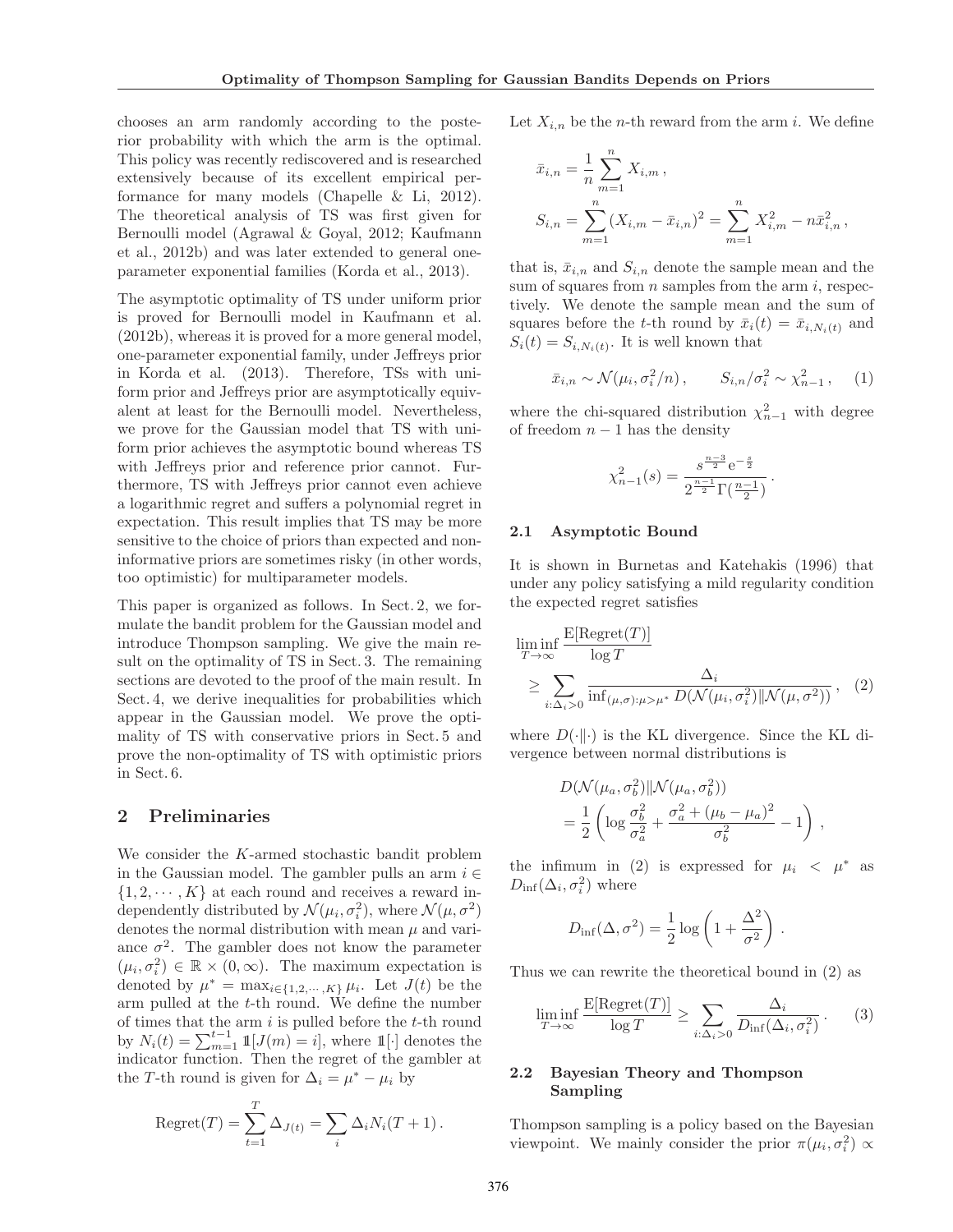Algorithm 1 Thompson Sampling

**Parameter:**  $\alpha \in \mathbb{R}, \bar{n} \ge \max\{2, 3 - |2\alpha|\}.$ **Initialization:** Pull each arm  $\bar{n}$  times. Loop:

- 1. Sample  $\tilde{\mu}_i(t)$  from the posterior  $\pi_i(\mu_i|\hat{\theta}_i(t))$  under prior  $\pi(\mu_i, \sigma_i^2) \propto (\sigma_i^2)^{-1-\alpha}$  for each arm *i*.
- 2. Pull an arm i maximizing  $\tilde{\mu}_i(t)$ .

 $(\sigma_i^2)^{-1-\alpha}$ , or equivalently,  $\pi(\mu_i, \sigma_i) \propto \sigma_i^{-1-2\alpha}$ . Since the density of the inverse gamma distribution is  $(\beta^{\alpha}/\Gamma(\alpha))e^{-\beta/x}x^{-1-\alpha}$ , the above prior for  $\sigma_i^2$  corresponds to this distribution with parameters  $(\alpha, \beta)$  =  $(\alpha, 0)$ . Here the inverse gamma distribution is a conjugate prior for variances of normal distributions and is often used for this model (see, e.g. Robert (2001) for results on Bayesian theory given in this section). The cases  $\alpha = -1, -1/2, 0, 1/2$  correspond to uniform for parameter  $\sigma_i^2$ , uniform for parameter  $\sigma_i$ , reference and Jeffreys priors, respectively. Under this prior, the posterior distribution on  $\mu_i$  is given by

$$
\sqrt{\frac{n(n+2\alpha-1)}{S_{i,n}}}(\mu_i - \bar{x}_{i,n})\bigg|\hat{\theta}_{i,n} \sim f_{n+2\alpha-1},\qquad(4)
$$

where we write  $\hat{\theta}_{i,n} = (\bar{x}_{i,n}, S_{i,n})$  and  $f_{\nu}$  denotes tdistribution with degree of freedom  $\nu$ , which has density

$$
f_{\nu}(x) = \frac{\Gamma(\frac{\nu+1}{2})}{\sqrt{\nu \pi} \Gamma(\frac{\nu}{2})} \left(1 + \frac{x^2}{\nu}\right)^{-\frac{\nu+1}{2}}.\tag{5}
$$

Thompson sampling is the policy which chooses an arm randomly according to the probability with which the arm is the optimal when each  $\mu_i$  is distributed independently by the posterior  $\pi(\mu_i|\hat{\theta}_i(t))$  for  $\hat{\theta}_i(t)$  =  $(\bar{x}_i(t), S_i(t))$ . This policy is formulated as Algorithm 1. Note that we require max $\{2, 2 - \lceil 2\alpha \rceil\}$  initial pulls to avoid improper posteriors. We use  $\bar{n} \ge \max\{2, 3 - \}$  $|2\alpha\rangle$  for simplicity of the analysis.

#### 3 Regret of Thompson Sampling

In this section we give the main result of this paper. First we show that TS achieves the asymptotic bound for the prior  $\pi(\mu_i, \sigma_i^2) \propto (\sigma_i^2)^{-1-\alpha}$  with  $\alpha < 0$ .

**Theorem 1.** Let  $\epsilon > 0$  be arbitrary and assume that there is a unique optimal arm. Under Thompson sampling with  $\alpha < 0$ , the expected regret is bounded as

$$
\mathrm{E}[\mathrm{Regret}(T)] \leq \sum_{i:\Delta_i>0} \frac{\Delta_i \log T}{D_{\mathrm{inf}}(\Delta_i, \sigma_i^2)} + \mathrm{O}((\log T)^{4/5}).
$$

See Lemma 5 for the specific representation of the reminder term  $O((\log T)^{4/5})$ . We see from this theorem that TS with  $\alpha < 0$  is asymptotically optimal in view of (3).

Next we show that TS with  $\alpha \geq 0$  cannot achieve the asymptotic bound. To simplify the analysis we consider a two-armed setting more advantageous to the gambler in which the full information on the arm 2 is known beforehand, that is, the prior on the arm 2 is the unit point mass measure  $\delta_{\{(\mu_2,\sigma_2^2)\}}$  instead of  $\pi(\mu_2, \sigma_2^2) \propto (\sigma_2^2)^{-1-\alpha}.$ 

**Theorem 2.** Assume that there are  $K = 2$  arms and  $\mu_1 > \mu_2$ . Then, under Thompson sampling such that  $\tilde{\mu}_1(t) \sim \pi(\mu_1|\hat{\theta}_1(t))$  with  $\alpha \geq 0$  and  $\tilde{\mu}_2(t) = \mu_2$ , there exists a constant  $\xi > 0$  independent of  $\sigma_2$  such that

$$
\liminf_{T \to \infty} \frac{\mathcal{E}[\text{Regret}(T)]}{\log T} \ge \xi. \tag{6}
$$

In particular, if  $\alpha > 0$  then there exist  $\xi' > 0$  such that

$$
\liminf_{N \to \infty} \frac{\mathcal{E}[\text{Regret}(T)]}{T^{\frac{2\alpha}{n-1+2\alpha}}} \ge \xi' \,. \tag{7}
$$

Eq. (7) means that TS with  $\alpha > 0$  suffers a polynomial regret in expectation. Also note that the asymptotic bound in (3) approaches zero for sufficiently small  $\sigma_2$ in the above two-armed setting since  $D_{\inf}(\Delta, \sigma^2) \to \infty$ as  $\sigma \to 0$ . Nevertheless, the LHS of (6) does not go to zero as  $\sigma_2 \to 0$  because  $\xi > 0$  is independent of σ2. Therefore TS with α = 0 also does not achieve the asymptotic bound at least for sufficiently small  $\sigma_2$ .

Recall that Jeffreys and reference priors correspond to  $\alpha = 1/2$  and  $\alpha = 0$ , respectively. Therefore this theorem means that TS with these non-informative priors does not achieve the asymptotic bound.

**Remark 1.** For any  $\mu > \bar{x}_i$ , posterior probability of event  $\mu_i > \mu$  becomes large when the prior has heavy weight at large  $\sigma_i^2$ , that is, when  $\alpha$  is small. Therefore, as  $\alpha$  decreases, TS becomes a "conservative" policy which chooses a seemingly suboptimal arm frequently. Theorems 1 and 2 mean that the prior should be conservative to some extent and non-informative priors are too optimistic.

Remark 2. Although TS with non-informative priors does not achieve the asymptotic bound in the sense of expectation, this fact does not necessarily mean that these priors are "bad" ones. As we can see from a close inspection of the proof of Theorem 2, the expected regret of TS with these priors becomes large because an enormously large regret arises with fairly small probability. Therefore this policy performs well except for the case arising with this small probability, and the authors think that TS with these priors also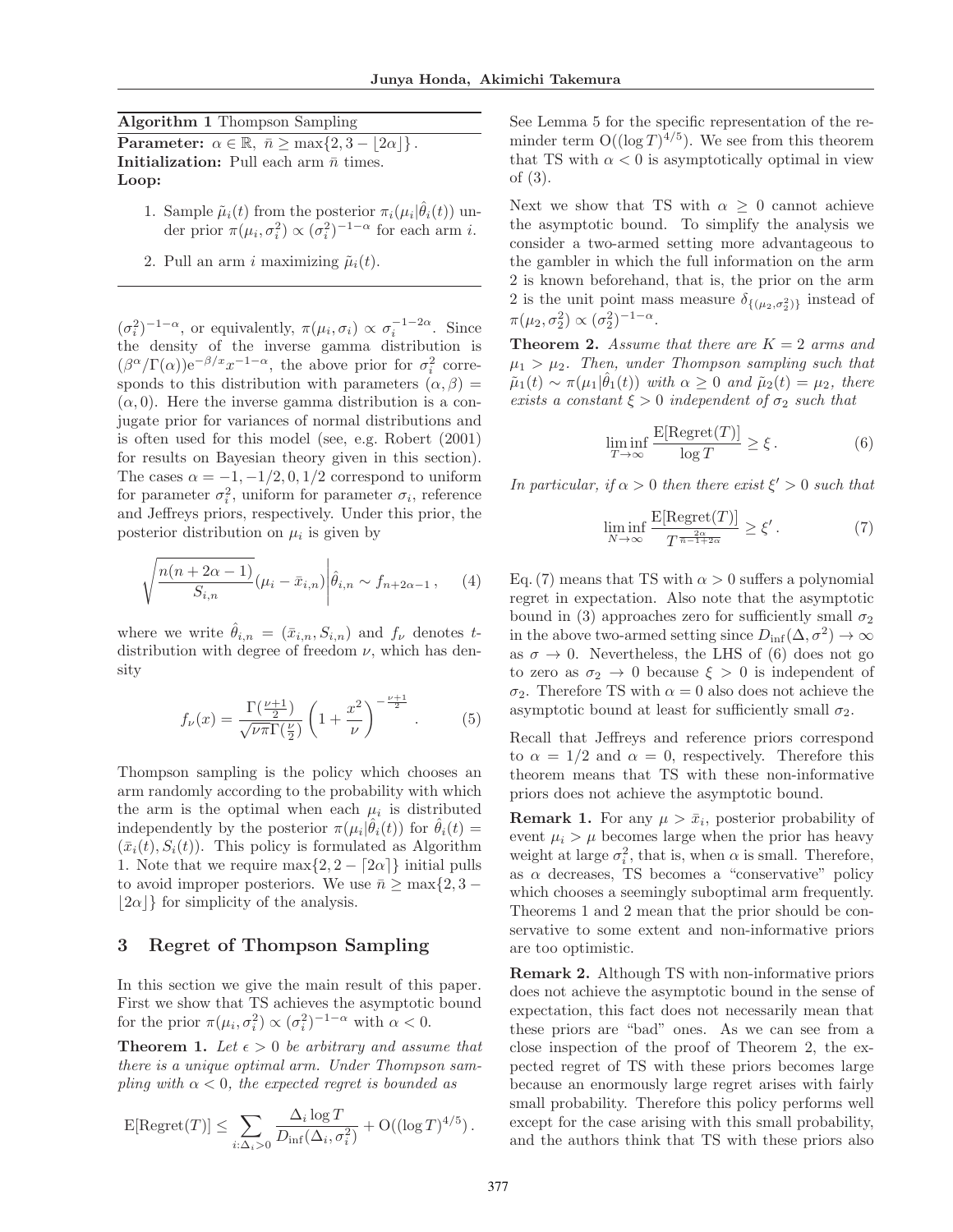

Figure 1: Regret of Thompson sampling with priors  $\alpha = -1/2, 0, 1/2.$ 

becomes a good policy in the probably approximately correct (PAC) framework. In any case, we should be aware that these non-informative priors are "risky" in the sense of expectation.

#### 3.1 Relation with Problem-independent Viewpoint

Regret bounds derived in this paper are given from a frequentist's viewpoint, that is, parameters  $(\mu_i, \sigma_i)$ (and the number of arms  $K$ ) are regarded as fixed constants.

From a Bayesian viewpoint, it is proved in Russo and Roy (2013) that TS achieves a Bayes risk  $\overline{O(\sqrt{KT \log T})}$  with an arbitrary prior in the case of bounded rewords  $X_{i,n} \in [0,1]$ . As a similar result for bounded rewards, TS with a certain prior achieves a regret  $O(\sqrt{KT \log K})$  independent of distributions (Agrawal & Goyal, 2013). Theorem 2 implies that such bounds cannot be achieved by TS with prior  $\alpha > (\bar{n} - 1)/2$  in the case of Gaussian rewards since the regret is a polynomial larger than  $O(\sqrt{T})$ .

#### 3.2 Empirical Evaluation

Fig. 1 shows the simulation result of TS with  $\pi(\mu_i, \sigma_i^2)$  $\propto (\sigma_i^2)^{-1-\alpha}$  and  $\bar{n} = 3 - \lfloor 2\alpha \rfloor$  for a two-armed setting such that  $(\mu_1, \mu_2) = (1, 0)$  and  $(\sigma_1, \sigma_2) = (3.0, 0.3)$ . Each plot is an average over 20,000 trials. We see from the figure that TS with Jeffreys prior actually suffers a polynomial regret and TS with reference prior has a larger asymptotic slope than that of the uniform prior. We also report that in this simulation Jeffreys prior performed the best in most trials although the average regret was the worst because of large regrets in few trials.

### 4 Inequalities for Gaussian Model

In this section we derive fundamental inequalities for distributions appearing in Thompson sampling for the Gaussian model. We prove them in the supplementary material.

First we give large deviation probabilities (see, e.g., Dembo and Zeitouni (1998)) for empirical means and variances.

**Lemma 3.** For any  $\mu > \mu_i$ 

$$
\Pr[\bar{x}_{i,n} \ge \mu] \le e^{-\frac{n(\mu - \mu_i)^2}{2\sigma_i^2}} \tag{8}
$$

and for any  $\sigma^2 > \sigma_i^2$ 

$$
\Pr[S_{i,n} \ge n\sigma^2] \le e^{-nh\left(\frac{\sigma^2}{\sigma_i^2}\right)}\tag{9}
$$

where  $h(x) = (x - 1 - \log x)/2 > 0$ .

Remark 3. We can derive a similar bound to (9) by simply applying Chebycheff's inequality to a chisquared random variable  $S_{i,n}/\sigma_i^2$  which has moment generating function  $E[e^{\lambda S_{i,n}/\sigma_i^2}] = (1 - 2\lambda)^{-(n-1)/2}$ . Furthermore, it is well known that Mills' ratio (Kendall & Stuart, 1977, Chap. 5) gives a tighter bound for the tail probability of normal distributions, and a similar technique can also be applied to the tail weight of  $\chi^2$ -distributions. However, we use bounds in Lemma 3 based on the large deviation principle for simplicity and convenience of analysis.

Next we evaluate the posterior distribution of the mean for Thompson sampling. Probability that the sample from the posterior is larger than or equal to  $\mu$ , which we write

$$
p_n(\mu|\hat{\theta}_{i,n}) = P^{\pi}(\mu_i \ge \mu|\hat{\theta}_{i,n}),
$$

is bounded as follows.

**Lemma 4.** If  $\mu > \bar{x}_{i,n}$  and  $n \geq \bar{n}$  then

$$
p_n(\mu|\hat{\theta}_{i,n}) \le \frac{1}{\sqrt{n}} \frac{\sqrt{S_{i,n}}}{\mu - \bar{x}_{i,n}} \left(1 + \frac{n(\mu - \bar{x}_{i,n})^2}{S_{i,n}}\right)^{-\frac{n-2}{2} - \alpha}
$$
(10)

and

$$
p_n(\mu|\hat{\theta}_{i,n}) \ge A_{n,\alpha} \left( 1 + \frac{n(\mu - \bar{x}_{i,n})^2}{S_{i,n}} \right)^{-\frac{n-1}{2}-\alpha}, (11)
$$

where

$$
A_{n,\alpha} = \frac{1}{2e^{1/6}\sqrt{\pi(\frac{n}{2} + \alpha)}}.
$$
 (12)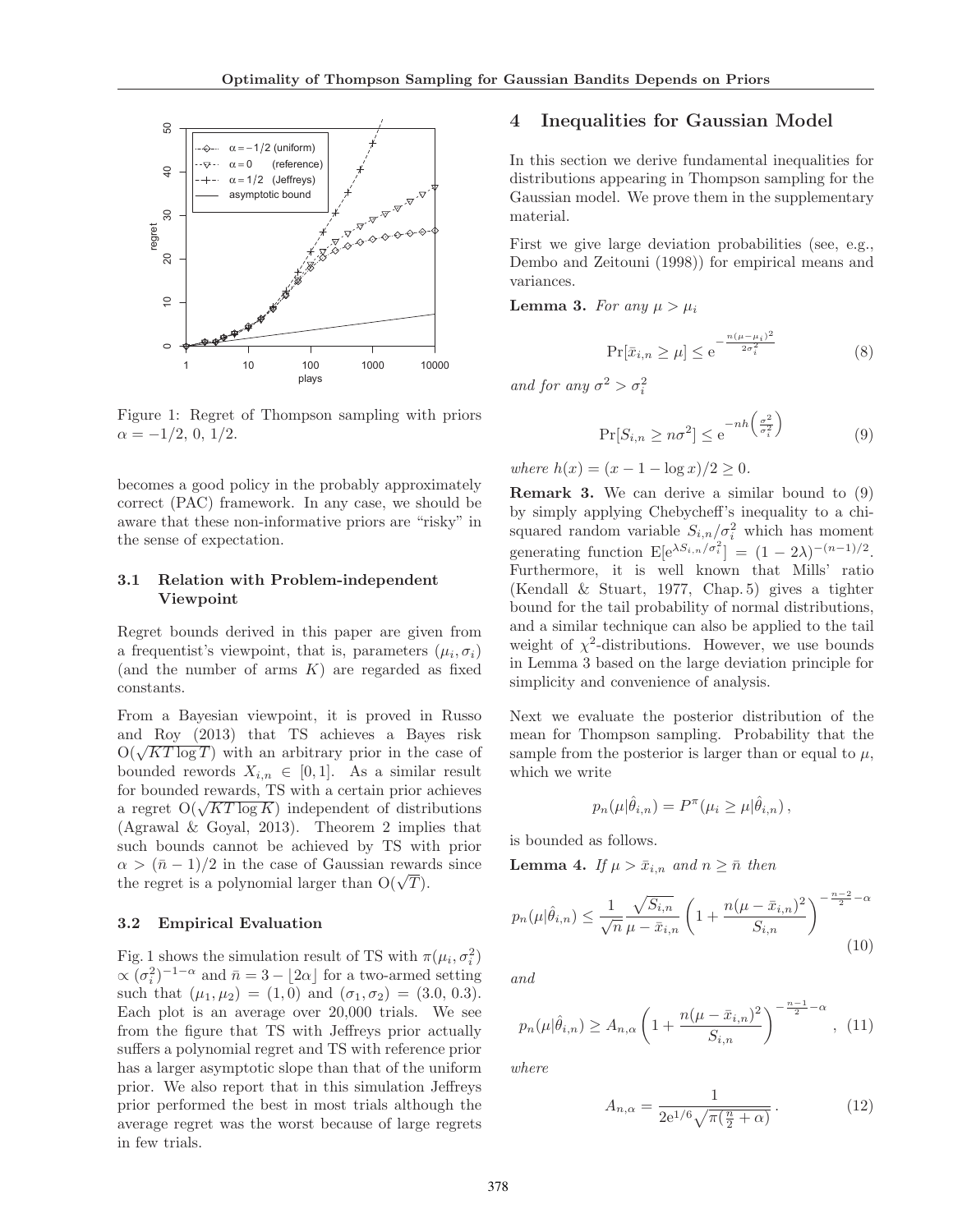## 5 Analysis for Conservative Priors

In this section we show that Thompson sampling achieves the asymptotic bound if  $\alpha < 0$ . The main result of this section is given as follows.

**Lemma 5.** Fix any  $\alpha < 0$  and assume that  $(\mu_1, \sigma_1^2) =$  $(0, 1)$  and the arm 1 is the unique optimal arm. Then, for any  $\epsilon < \min_{i:\Delta_i>0} \Delta_i/2$ ,

 $E[Regret(T)]$ 

$$
\leq \sum_{i:\Delta_i>0} \Delta_i \left( \frac{\log T}{D_{\inf}(\Delta_i - 2\epsilon, \sigma_i^2 + \epsilon)} + 2 - 2\alpha + \frac{\sqrt{\sigma_i^2 + \epsilon}}{\Delta_i - 2\epsilon} + \frac{1}{1 - e^{-\frac{\epsilon}{2\sigma_i^2}}} + \frac{1}{1 - e^{-h(1 + \frac{\epsilon}{\sigma_i^2})}} \right) + \Delta_{\max} \left( \frac{1}{1 - e^{-\frac{\epsilon^2}{2}}} + \frac{1}{1 - e^{-h(2)}} + \frac{B(1/2, -\alpha)}{(1 - e^{-\frac{\epsilon^2}{2}})^2} + \frac{2\sqrt{2}}{\epsilon} \frac{(1 + \epsilon^2/8)^{1 - \alpha}}{1 - (1 + \epsilon^2/8)^{-1/2}} \right) = \sum_{i:\Delta_i>0} \frac{\Delta_i \log T}{D_{\inf}(\Delta_i - 2\epsilon, \sigma_i^2 + \epsilon)} + O(\epsilon^{-4}),
$$

where  $\Delta_{\text{max}} = \max_i \Delta_i$  and  $B(\cdot, \cdot)$  is the beta function.

Corollary 6. Under the same assumption as Lemma 5,

$$
\mathbb{E}[\text{Regret}(T)] \leq \sum_{i:\Delta_i > 0} \frac{\Delta_i \log T}{D_{\inf}(\Delta_i, \sigma_i^2)} + \mathcal{O}((\log T)^{4/5}).
$$

This corollary is straightforward from Lemma 5 with  $\epsilon := O((\log T)^{-1/5}).$ 

Note that  $D_{\inf}(\mu^* - \mu_i, \sigma_2^2)$  is invariant under the location and scale transformation, that is,

$$
D_{\inf}(\mu^* - \mu_i, \sigma_i^2) = D_{\inf} \left( \frac{\mu^* - a}{b} - \frac{\mu_i - a}{b}, \frac{\sigma_i^2}{b^2} \right).
$$

Thus Theorem 1 easily follows from Corollary 6 by the transformation  $((\mu_1, \sigma_1^2), (\mu_2, \sigma_2^2), \cdots, (\mu_K, \sigma_K^2)) \rightarrow$  $((0,1),((\mu_2 - \mu_1)/\sigma_1, \sigma_2^2/\sigma_1^2), \cdots, ((\mu_K - \mu_1)/\sigma_1,$  $\sigma_K^2/\sigma_1^2$ )).

Proof of Lemma 5. Define events

$$
\mathcal{A}(t) = \{\tilde{\mu}^*(t) \ge -\epsilon\},
$$
  
\n
$$
\mathcal{B}_i(t) = \{\bar{x}_i(t) \le \mu_i + \epsilon, S_i(t) \le n(\sigma_i^2 + \epsilon)\},
$$

where  $\tilde{\mu}^*(t) = \max_i \tilde{\mu}_i(t)$ . Then the regret at the T-th

round is bounded as

$$
\begin{split}\n\text{Regret}(T) \\
&= \sum_{t=1}^{T} \Delta_{J(t)} \\
&\leq \Delta_{\text{max}} \sum_{t=K\bar{n}+1}^{T} \mathbb{1}[J(t) \neq 1, \ \mathcal{A}^{c}(t)] \\
&+ \sum_{i=2}^{K} \Delta_{i} \left( \bar{n} + \sum_{t=K\bar{n}+1}^{T} \mathbb{1}[J(t) = i, \ \mathcal{A}(t)] \right) \\
&\leq \Delta_{\text{max}} \sum_{t=K\bar{n}+1}^{T} \mathbb{1}[J(t) \neq 1, \ \mathcal{A}^{c}(t)] \\
&+ \sum_{i=2}^{K} \Delta_{i} \left( \sum_{t=K\bar{n}+1}^{T} \mathbb{1}[J(t) = i, \ \mathcal{A}(t), \ \mathcal{B}_{i}(t)] \\
&+ \sum_{t=K\bar{n}+1}^{T} \mathbb{1}[J(t) = i, \ \mathcal{B}_{i}^{c}(t)] + \bar{n} \right),\n\end{split} \tag{13}
$$

where the superscript " $c$ " denotes the complementary set. In the following Lemmas 7–9 we bound the expectation of the above three terms and the proof is completed.  $\Box$ 

**Lemma 7.** If  $\alpha < 0$  then

$$
\begin{split} & \mathbf{E} \left[ \sum_{t=K\bar{n}+1}^{T} \mathbb{1}[J(t)\neq 1\cup \mathcal{A}^{c}(t)] \right] \\ &\leq \frac{1}{1-\mathrm{e}^{-\frac{\epsilon^{2}}{8}}}+\frac{1}{1-\mathrm{e}^{-h(2)}}+\frac{2\sqrt{2}}{\epsilon}\frac{\left(1+\frac{\epsilon^{2}}{8}\right)^{1-\alpha}}{1-\left(1+\frac{\epsilon^{2}}{8}\right)^{-1/2}} \\ &+\frac{\mathrm{B}(1/2,-\alpha)}{\left(1-\mathrm{e}^{-\frac{\epsilon^{2}}{2}}\right)^{2}} \\ &= \mathrm{O}(\epsilon^{-4}). \end{split}
$$

**Lemma 8.** For any  $i \neq 1$ ,

$$
\begin{split} & \mathbf{E} \left[ \sum_{t=K\bar{n}+1}^{T} \mathbb{1}[J(t) = i, \ \mathcal{A}(t), \ \mathcal{B}_i(t)] \right] \\ &\leq \frac{\log T}{D_{\inf}(\Delta_i - 2\epsilon, \sigma_i^2 + \epsilon)} + 2 - 2\alpha + \frac{\sqrt{\sigma_i^2 + \epsilon}}{\Delta_i - 2\epsilon} \\ &= \frac{\log T}{D_{\inf}(\Delta_i - 2\epsilon, \sigma_i^2 + \epsilon)} + \mathcal{O}(1) \,. \end{split}
$$

**Lemma 9.** For any  $i \neq 1$ ,

$$
\mathcal{E}\left[\sum_{t=K\bar{n}+1}^{T}\mathbb{1}[J(t) = i, \ \mathcal{B}_{i}^{c}(t)]\right] \le \frac{1}{1 - e^{-\frac{\epsilon^{2}}{2\sigma_{i}^{2}}} + \frac{1}{1 - e^{-h\left(1 + \frac{\epsilon}{\sigma_{i}^{2}}\right)}}} = \mathcal{O}(\epsilon^{-2}).
$$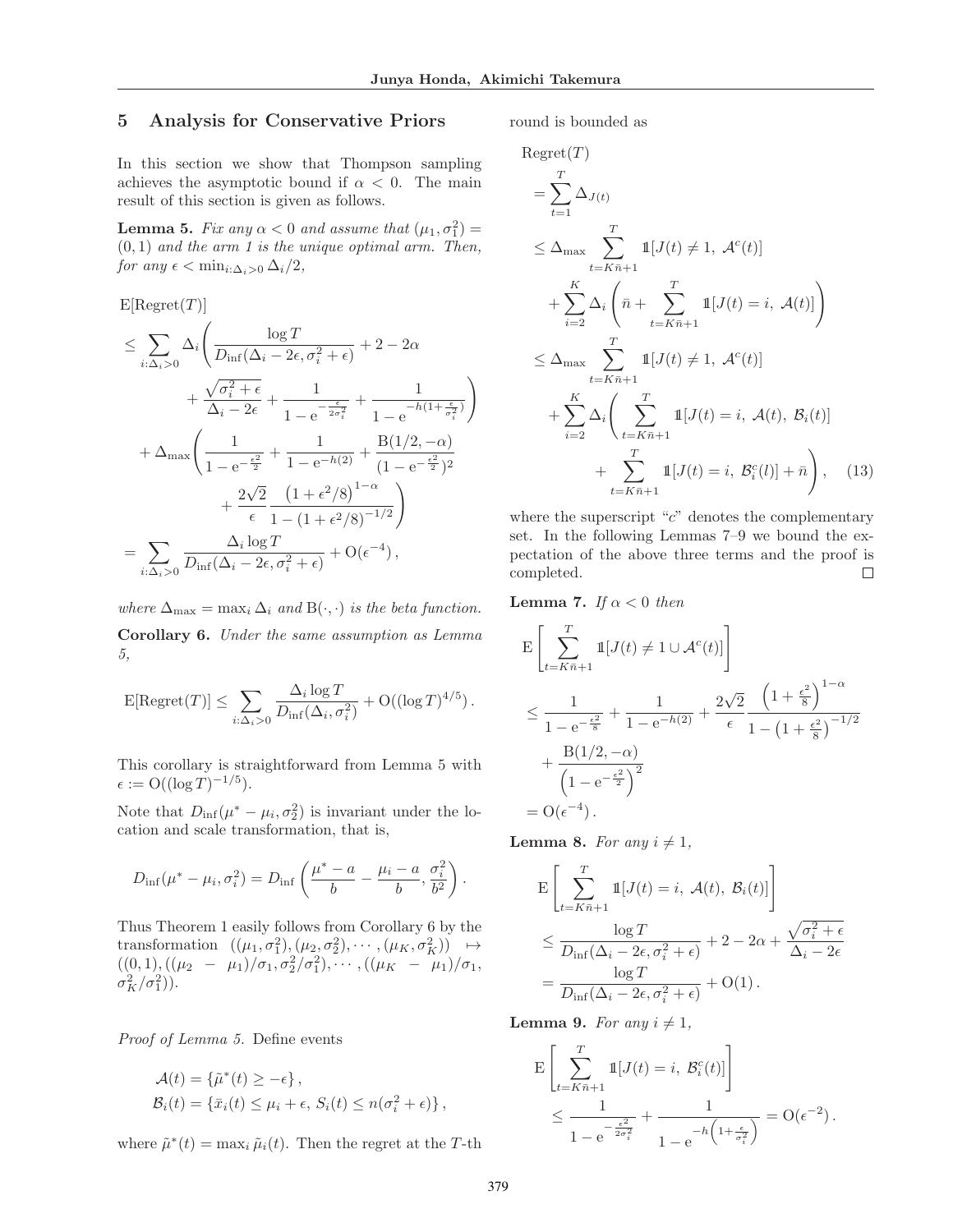We prove Lemmas 8 and 9 in the supplementary material and prove Lemma 7 in this section.

Whereas the second term of (13) becomes the main term of the regret, the evaluation of the first term is the most difficult point of the proof, which corresponds to Lemma 7. In fact, it is reported in Burnetas and Katehakis (1996) that they were not able to prove the asymptotic optimality of a policy for the Gaussian model because of difficulty of the evaluation corresponding to this term. Also note that this is the term which does not become a constant in the case  $\alpha \geq 0$  and is considered in the proof of Theorem 2.

In this paper we evaluate this term by first bounding this term for a fixed statistic  $\hat{\theta}_{i,n} = (\bar{x}_{i,n}, S_{i,n})$  and finally taking its expectation, whereas a probability on this statistic is first evaluated in Burnetas and Katehakis (1996). By leaving the evaluation on the distribution of  $\hat{\theta}_{i,n}$  to the latter part, we can significantly simplify the integral by variable transformation.

Proof of Lemma 7. First we bound the summation as

$$
\sum_{t=K\bar{n}+1}^{T} \mathbb{1}[J(t) \neq 1, \ \mathcal{A}^{c}(t)]
$$
\n
$$
= \sum_{n=\bar{n}}^{T} \sum_{t=K\bar{n}+1}^{T} \mathbb{1}[J(t) \neq 1, \ \mathcal{A}^{c}(t), \ N_{1}(t) = n]
$$
\n
$$
= \sum_{n=\bar{n}}^{T} \sum_{m=1}^{T} \mathbb{1}[J(t) \neq 1, \ \mathcal{A}^{c}(t), \ N_{1}(t) = n]
$$
\n
$$
\mathbb{1}\left[m \leq \sum_{t=K\bar{n}+1}^{T} \mathbb{1}[J(t) \neq 1, \ \mathcal{A}^{c}(t), \ N_{1}(t) = n]\right].
$$

Note that

$$
m \le \sum_{t=K\bar{n}+1}^{T} 1\!\!1[J(t) \ne 1, \mathcal{A}^c(t), N_1(t) = n]
$$

implies that  $\tilde{\mu}_1(t) \leq \tilde{\mu}^*(t) \leq -\epsilon$  occurred for the first m elements of  $\{t : \mathcal{A}^c(t), N_1(t) = n\}$ . Therefore,

$$
\Pr\left[m \leq \sum_{t=K\bar{n}+1}^{T} \mathbb{1}[J(t) \neq 1, \mathcal{A}^{c}(t), N_{1}(t) = n]\right]
$$
  

$$
\leq (1 - p_{n}(-\epsilon|\hat{\theta}_{1,n}))^{m}
$$

and we have

$$
\mathcal{E}\left[\sum_{t=K\bar{n}+1}^{T}\mathbb{1}[J(t) \neq 1 \cup \mathcal{A}^{c}(t)]\right]
$$
\n
$$
\leq \mathcal{E}\left[\sum_{n=\bar{n}}^{T}\sum_{m=1}^{T}(1-p_{n}(-\epsilon|\hat{\theta}_{1,n}))^{m}\right]
$$
\n
$$
\leq \sum_{n=\bar{n}}^{T}\mathcal{E}\left[\frac{1-p_{n}(-\epsilon|\hat{\theta}_{1,n})}{p_{n}(-\epsilon|\hat{\theta}_{1,n})}\right].
$$
\n(14)

Since  $1/p_n(-\epsilon|\hat{\theta}_{i,n}) \leq 2$  and  $1 - p_n(-\epsilon|\hat{\theta}_{i,n}) \leq 1/2$  for  $-\epsilon \leq \bar{x}_{i,n}$  from the symmetry of t-distribution, this expectation is partitioned into

$$
E\left[\frac{1 - p_n(-\epsilon|\hat{\theta}_{1,n})}{p_n(-\epsilon|\hat{\theta}_{1,n})}\right]
$$
  
\n
$$
\leq 2E\left[\mathbb{1}\left[-\epsilon \leq \bar{x}_{1,n}\right](1 - p_n(-\epsilon|\hat{\theta}_{1,n}))\right]
$$
  
\n
$$
+ E\left[\frac{\mathbb{1}[\bar{x}_{1,n} \leq -\epsilon]}{p_n(-\epsilon|\hat{\theta}_{1,n})}\right]
$$
  
\n
$$
\leq Pr\left[-\epsilon < \bar{x}_{1,n} \leq -\epsilon/2\right]
$$
  
\n
$$
+ Pr\left[-\epsilon/2 < \bar{x}_{1,n}, S_{1,n} \geq 2n\right]
$$
  
\n
$$
+ 2E\left[\mathbb{1}\left[-\epsilon/2 < \bar{x}_{i,n}, S_{1,n} \leq 2n\right](1 - p_n(-\epsilon|\hat{\theta}_{i,n}))\right]
$$
  
\n
$$
+ E\left[\frac{\mathbb{1}[\bar{x}_{1,n} \leq -\epsilon]}{p_n(-\epsilon|\hat{\theta}_{1,n})}\right].
$$
 (15)

From Lemma 3, the first and second terms of (15) are bounded as

$$
\Pr\left[-\epsilon < \bar{x}_{1,n} \le -\epsilon/2\right] \le e^{-\frac{n\epsilon^2}{8}},
$$
\n
$$
\Pr\left[-\epsilon/2 < \bar{x}_{1,n}, S_{1,n} \ge 2n\right] \le e^{-nh(2)},\tag{16}
$$

respectively. Next, recall that  $\hat{\theta}_{1,n} = (\bar{x}_{1,n}, S_{1,n}).$ Then, from the symmetry of t-distribution

$$
1 - p_n(-\epsilon | \bar{x}_{1,n}, S_{1,n}) = 1 - p_n(-\bar{x}_{1,n} - \epsilon | 0, S_{1,n})
$$
  
=  $p_n(\bar{x}_{1,n} + \epsilon | 0, S_{1,n})$   
=  $p_n(2\bar{x}_{1,n} + \epsilon | \bar{x}_{1,n}, S_{1,n})$ 

and the third term of (15) is bounded from (10) as

$$
E\left[\mathbb{1}\left[-\epsilon/2 < \bar{x}_{1,n}, S_{1,n} \le 2n\right] (1 - p_n(-\epsilon|\hat{\theta}_{i,n}))\right]
$$
\n
$$
= E\left[\mathbb{1}\left[-\epsilon/2 < \bar{x}_{1,n}, S_{1,n} \le 2n\right] p_n(2\bar{x}_{1,n} - \epsilon|\hat{\theta}_{i,n})\right]
$$
\n
$$
\le \frac{2\sqrt{2}}{\epsilon} \left(1 + \frac{\epsilon^2}{8}\right)^{-\frac{n}{2} - \alpha + 1} . \tag{17}
$$

Finally we evaluate the fourth term of (15). From (1) and  $(11)$ , we have

$$
E\left[\frac{\mathbb{1}[\bar{x}_{1,n} \leq -\epsilon]}{p_n(-\epsilon|\hat{\theta}_{1,n})}\right]
$$
  
\n
$$
\leq \frac{1}{A_{n,\alpha}} \int_{-\infty}^{-\epsilon} \int_0^{\infty} \left(1 + \frac{n(x+\epsilon)^2}{s}\right)^{\frac{n-1}{2} + \alpha}
$$
  
\n
$$
\cdot \sqrt{\frac{n}{2\pi}} e^{-\frac{n x^2}{2}} \frac{s^{\frac{n-3}{2}} e^{-\frac{s}{2}}}{2^{\frac{n-1}{2}} \Gamma(\frac{n-1}{2})} ds dx
$$
  
\n
$$
\leq \frac{e^{-n\epsilon^2/2}}{A_{n,\alpha}} \int_{-\infty}^{-\epsilon} \int_0^{\infty} \left(1 + \frac{n(x+\epsilon)^2}{s}\right)^{\frac{n-1}{2} + \alpha}
$$
  
\n
$$
\cdot \sqrt{\frac{n}{2\pi}} e^{-\frac{n(x+\epsilon)^2}{2}} \frac{s^{\frac{n-3}{2}} e^{-\frac{s}{2}}}{2^{\frac{n-1}{2}} \Gamma(\frac{n-1}{2})} ds dx
$$
 (18)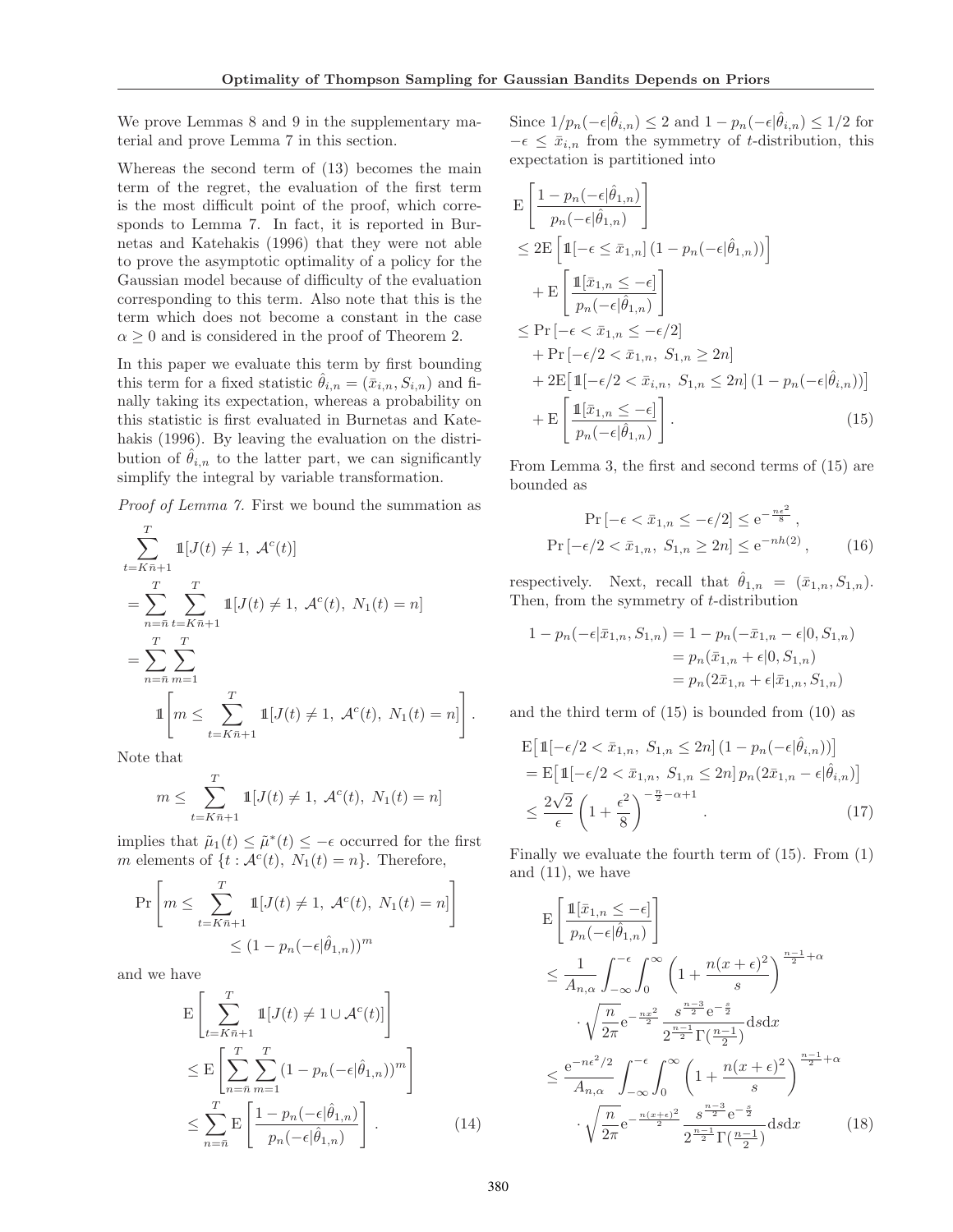by  $x^2 \ge (x + \epsilon)^2 + \epsilon^2$  for  $x \le -\epsilon \le 0$ . By letting

$$
(x,s) = \left(-\epsilon - \sqrt{\frac{2zw}{n}}, \, 2z(1-w)\right),\,
$$

we have

$$
dxds = det \begin{pmatrix} -\sqrt{\frac{w}{2nz}} & 2(1-w) \\ -\sqrt{\frac{z}{2nw}} & -2z \end{pmatrix} dzdw
$$

$$
= \sqrt{\frac{2z}{nw}} dzdw
$$

and (18) is rewritten as

$$
E\left[\frac{\mathbb{1}[\bar{x}_{i,n} \leq -\epsilon]}{p_n(-\epsilon|\hat{\theta}_{i,n})}\right]
$$
\n
$$
\leq \frac{e^{-n\epsilon^2/2}}{A_{n,\alpha}} \int_0^1 \int_0^\infty \left(1 + \frac{w}{1-w}\right)^{\frac{n-1}{2}+\alpha}
$$
\n
$$
\cdot \sqrt{\frac{n}{2\pi}} e^{-zw} \frac{(z(1-w))^{\frac{n-3}{2}}e^{-z(1-w)}}{2\Gamma(\frac{n-1}{2})} \sqrt{\frac{2z}{nw}} dz dw
$$
\n
$$
= \frac{e^{-n\epsilon^2/2}}{2\sqrt{\pi}A_{n,\alpha}\Gamma(\frac{n-1}{2})} \int_0^1 w^{-1/2}(1-w)^{-1-\alpha} dw
$$
\n
$$
\cdot \int_0^\infty e^{-z} z^{\frac{n}{2}-1} dz
$$
\n
$$
= \frac{e^{-n\epsilon^2/2}}{2\sqrt{\pi}A_{n,\alpha}\Gamma(\frac{n-1}{2})} B(1/2, -\alpha) \Gamma(n/2)
$$
\n
$$
\leq \frac{e^{1/3}\sqrt{(n+2\alpha)(n-1)}}{2} e^{-n\epsilon^2/2} B(1/2, -\alpha) \qquad (19)
$$
\n
$$
\leq n e^{-n\epsilon^2/2} B(1/2, -\alpha) \qquad (by \ e^{1/3} \leq 2 \text{ and } \alpha < 0), \qquad (20)
$$

where  $(19)$  follows from  $(12)$  and Lemma 10 in the supplementary material. By combining (14), (15), (16),  $(17)$  with  $(20)$ , we obtain

$$
E\left[\sum_{t=K\bar{n}+1}^{T} 1[J(t) \neq 1, \mathcal{A}^{c}(t)]\right]
$$
  
\n
$$
\leq \sum_{n=\bar{n}}^{T} \left(e^{-\frac{n\epsilon^{2}}{8}} + e^{-nh(2)} + \frac{2\sqrt{2}}{\epsilon} \left(1 + \frac{\epsilon^{2}}{8}\right)^{-\frac{n}{2}-\alpha+1} + n e^{-n\epsilon^{2}/2} B(1/2, -\alpha)\right)
$$
  
\n
$$
\leq \frac{1}{1 - e^{-\frac{\epsilon^{2}}{8}}} + \frac{1}{1 - e^{-h(2)}} + \frac{2\sqrt{2}}{\epsilon} \frac{\left(1 + \frac{\epsilon^{2}}{8}\right)^{1-\alpha}}{1 - \left(1 + \frac{\epsilon^{2}}{8}\right)^{-1/2}} + \frac{B(1/2, -\alpha)}{\left(1 - e^{-\frac{\epsilon^{2}}{2}}\right)^{2}} - O(\epsilon^{-2}) + O(1) + O(\epsilon^{-3}) + O(\epsilon^{-4}) = O(\epsilon^{-4}). \quad \Box
$$

## 6 Analysis for Optimistic Priors

In this section we prove Theorem 2. As mentioned before, the evaluation in the proof corresponds to Lemma 7, in which  $\alpha < 0$  is required so that  $B(1/2, -\alpha)$  becomes finite. We show in the following proof that this requirement is actually necessary to achieve the asymptotic bound.

*Proof of Theorem 2.* We assume  $(\mu_1, \sigma_1^2) = (0, 1)$ without loss of generality. First we have

$$
E[\text{Regret}(T)] = \Delta_i \sum_{t=1}^{T} 1\llbracket J(t) = 2 \rrbracket
$$

$$
\geq \Delta_i \sum_{t=K\bar{n}+1}^{T} 1\llbracket J(t) = 2, N_1(t) = \bar{n} \rrbracket.
$$
(21)

Note that  $N_1(K\bar{n} + 1) = \bar{n}$  holds and  $\{J(t) \neq$ 2,  $N_1(t) = \bar{n}$  implies  $N_1(t') > \bar{n}$  for any  $t' > t$ . Therefore, for any  $t \geq \bar{n}$ ,

$$
\{J(t) = 2, N_1(t) = \bar{n}\} \Leftrightarrow \bigcup_{k=1}^{t - K\bar{n}} \{J(K\bar{n} + k) = 2\}
$$

$$
\Leftarrow \bigcup_{k=1}^{t - K\bar{n}} \{\tilde{\mu}_1(K\bar{n} + k) < \mu_2\}.
$$

By defining  $\bar{p}_{\bar{n}}(\mu_2|\hat{\theta}_{1,\bar{n}}) = 1 - p_{\bar{n}}(\mu_2|\hat{\theta}_{1,\bar{n}})$  and  $T' =$  $T - K\bar{n}$  we have

$$
E\left[\sum_{t=K\bar{n}+1}^{T} \mathbb{1}[J(t) = 2, N_1(t) = \bar{n}]\right]
$$
  
\n
$$
\geq E\left[\sum_{t=K\bar{n}+1}^{T} \mathbb{1}\left[\bigcup_{k=1}^{t=K\bar{n}} \{\tilde{\mu}_1(K\bar{n}+k) < \mu_2\}\right]\right]
$$
  
\n
$$
= E\left[\sum_{t=K\bar{n}+1}^{T} (\bar{p}_{\bar{n}}(\mu_2|\hat{\theta}_{1,\bar{n}}))^{t=K\bar{n}}\right]
$$
  
\n
$$
\geq E\left[\sum_{m=1}^{T'} (\bar{p}_{\bar{n}}(\mu_2|\hat{\theta}_{1,\bar{n}}))^{m}\right]
$$
  
\n
$$
= E\left[\left(1 - (\bar{p}_{\bar{n}}(\mu_2|\hat{\theta}_{1,\bar{n}}))^{T'}\right) \frac{\bar{p}_{\bar{n}}(\mu_2|\hat{\theta}_{1,\bar{n}})}{p_{\bar{n}}(\mu_2|\hat{\theta}_{1,\bar{n}})}\right]
$$
  
\n
$$
\geq \frac{1}{2} E\left[\mathbb{1}\left[(\bar{p}_{\bar{n}}(\mu_2|\hat{\theta}_{1,\bar{n}}))^{T'} \leq 1/2\right] \frac{\bar{p}_{\bar{n}}(\mu_2|\hat{\theta}_{1,\bar{n}})}{p_{\bar{n}}(\mu_2|\hat{\theta}_{1,\bar{n}})}\right]
$$
  
\n
$$
\geq \frac{1}{2} E\left[\frac{\mathbb{1}\left[(\bar{p}_{\bar{n}}(\mu_2|\hat{\theta}_{1,\bar{n}}))^{T'} \leq 1/2\right]}{p_{\bar{n}}(\mu_2|\hat{\theta}_{1,\bar{n}})}\right] - \frac{1}{2}.
$$
 (22)  
\n
$$
\text{(by (1 - p)/p = 1/p - 1)}
$$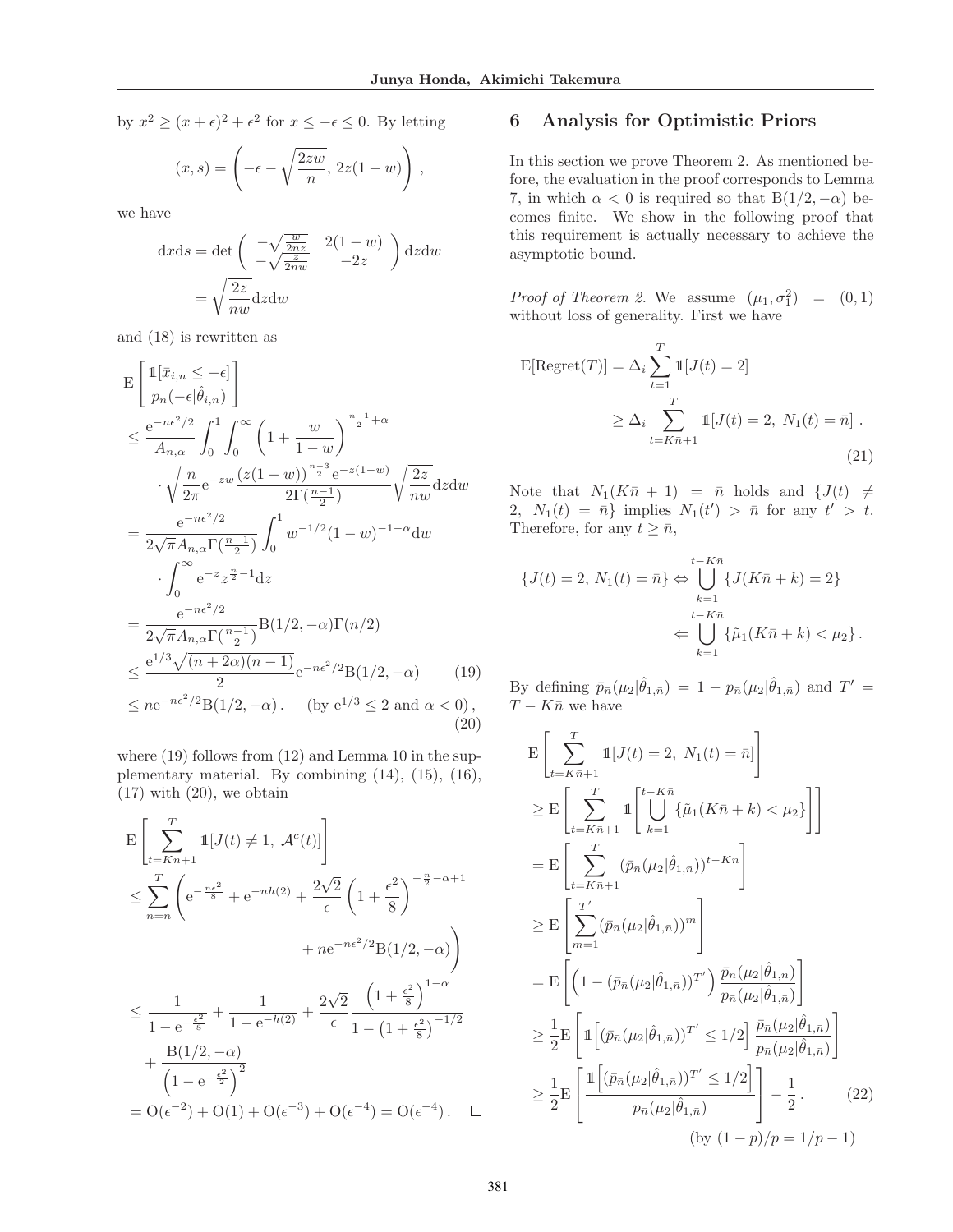Here we obtain from (11) that

$$
(\bar{p}_{\bar{n}}(\mu_2|\hat{\theta}_{1,\bar{n}}))^{T'} \le 1/2
$$
  
\n
$$
\Leftarrow \left(1 + \frac{\bar{n}(\mu_2 - \bar{x}_{1,\bar{n}})^2}{S_{1,\bar{n}}}\right)^{-\frac{\bar{n}-1}{2} - \alpha} \ge \frac{1 - 2^{-\frac{1}{T}}}{A_{\bar{n},\alpha}}
$$
  
\n
$$
\Leftarrow \left(1 + \frac{\bar{n}(\mu_2 - \bar{x}_{1,\bar{n}})^2}{S_{1,\bar{n}}}\right)^{-\frac{\bar{n}-1}{2} - \alpha} \ge \frac{\log 2}{A_{\bar{n},\alpha}T'}
$$
  
\n
$$
\Leftrightarrow \frac{\bar{n}(\mu_2 - \bar{x}_{1,\bar{n}})^2}{S_{1,\bar{n}}} \le \left(\frac{A_{\bar{n},\alpha}T'}{\log 2}\right)^{\frac{1}{\bar{n}-\frac{1}{2}+\alpha}} - 1.
$$

Therefore, by letting

$$
C_T := \left(\frac{A_{\bar{n},\alpha}T'}{\log 2}\right)^{\frac{1}{\frac{n-1}{2}+\alpha}} - 1
$$

$$
= \left(\frac{A_{\bar{n},\alpha}(T - K\bar{n})}{\log 2}\right)^{\frac{2}{\bar{n}-1+2\alpha}} - 1
$$

$$
= O\left(T^{\frac{2}{\bar{n}-1+2\alpha}}\right), \tag{23}
$$

we can bound the expectation in  $(22)$  from  $(10)$  as

$$
E\left[\frac{\mathbb{1}\left[(\bar{p}_{\bar{n}}(\mu_2|\hat{\theta}_{1,\bar{n}}))^T\leq 1/2\right]}{p_{\bar{n}}(\mu_2|\hat{\theta}_{1,\bar{n}})}\right]
$$
\n
$$
\geq \iint_{\substack{x \leq \mu_2, s \geq 0, \\ \frac{\bar{n}(\mu_2 - x)^2}{s} \leq C_T}} \frac{\sqrt{\bar{n}}(\mu_2 - x)}{\sqrt{s}} \left(1 + \frac{\bar{n}(\mu_2 - x)^2}{s}\right)^{\frac{\bar{n}}{2} + \alpha - 1}
$$
\n
$$
\cdot \sqrt{\frac{\bar{n}}{2\pi}} e^{-\frac{\bar{n}x^2}{2}} \frac{s^{\frac{\bar{n} - 3}{2}} e^{-\frac{s}{2}}}{2^{\frac{\bar{n} - 1}{2}} \Gamma(\frac{\bar{n} - 1}{2})} dx ds
$$
\n
$$
= \frac{\bar{n}e^{-\bar{n}\mu_2^2/2}}{\sqrt{\pi}2^{\frac{\bar{n}}{2}} \Gamma(\frac{\bar{n} - 1}{2})} \iint_{\substack{x \leq \mu_2, s \geq 0, \\ \frac{\bar{n}(\mu_2 - x)^2}{s} \leq C_T}} e^{-\frac{\bar{n}(\mu_2 - x)^2}{2} + \mu_2(\mu_2 - x)}
$$
\n
$$
\cdot (\mu_2 - x) \left(1 + \frac{\bar{n}(\mu_2 - x)^2}{s}\right)^{\frac{\bar{n}}{2} + \alpha - 1} s^{\frac{\bar{n}}{2} - 2} e^{-\frac{s}{2}} dx ds.
$$

By letting

$$
(x, s) = \left(\mu_2 - \sqrt{\frac{2zw}{\bar{n}}}, 2z(1-w)\right),
$$

we obtain in a similar way to (20) that

$$
\begin{split} & \mathcal{E} \left[ \frac{\mathbb{1} \left[ (\bar{p}_{\bar{n}} (\mu_2 | \hat{\theta}_{1,\bar{n}}))^T \leq 1/2 \right]}{p_{\bar{n}} (\mu_2 | \hat{\theta}_{1,\bar{n}})} \right] \\ &\geq \frac{\mathrm{e}^{-\bar{n}\mu_2^2/2}}{2\sqrt{\pi} \Gamma(\frac{\bar{n}-1}{2})} \int_0^{\frac{1}{1+\frac{1}{C_T}}} \int_0^\infty \mathrm{e}^{-z} \mathrm{e}^{\mu_2 \sqrt{\frac{2zw}{\bar{n}}}} \\ &\quad \cdot z^{\frac{\bar{n}}{2}-1} (1-w)^{-1-\alpha} \mathrm{d}z \mathrm{d}w \\ &\geq \frac{\mathrm{e}^{-\bar{n}\mu_2^2/2}}{2\sqrt{\pi} \Gamma(\frac{\bar{n}-1}{2})} \int_0^\infty \mathrm{e}^{\mu_2 \sqrt{\frac{2z}{\bar{n}}}} \mathrm{e}^{-z} z^{\frac{\bar{n}}{2}-1} \mathrm{d}z \\ &\quad \cdot \int_0^{\frac{1}{1+\frac{1}{C_T}}} (1-w)^{-1-\alpha} \mathrm{d}w \, . \quad \text{(by } \mu_2 < \mu_1 = 0) \end{split}
$$

Here note that

$$
\int_0^{\frac{1}{1+\frac{1}{C_T}}} (1-w)^{-1-\alpha} dw = \begin{cases} \log(1+C_T), & \alpha = 0, \\ \frac{(1+C_T)^{\alpha}-1}{\alpha}, & \alpha > 0. \end{cases}
$$

Then there exists a constant  $B_{\bar{n},\alpha,\mu_2}$  such that

$$
\mathcal{E}\left[\frac{\mathbb{1}\left[(\bar{p}_{\bar{n}}(\mu_2|\hat{\theta}_{1,\bar{n}}))^T' \le 1/2\right]}{p_{\bar{n}}(\mu_2|\hat{\theta}_{1,\bar{n}})}\right] \ge \begin{cases} B_{\bar{n},\alpha,\mu_2} \log(1+C_T), & \alpha = 0, \\ B_{\bar{n},\alpha,\mu_2}((1+C_T)^\alpha - 1), & \alpha > 0. \end{cases}
$$
(24)

Finally by putting  $(21)$ ,  $(22)$  and  $(24)$  together we obtain for  $\alpha = 0$  that

$$
\mathrm{E}[\mathrm{Regret}(T)] \ge (\Delta_2/2)(B_{n,\alpha,\mu_2}\log(1+C_T)-1).
$$

Eq. (6) easily follows from (23). Eq. (7) for  $\alpha > 0$  is obtained in the same way.  $\Box$ 

## 7 Conclusion

We considered the stochastic multiarmed bandit problem such that each reward follows a normal distribution with an unknown mean and variance. We proved that Thompson sampling with prior  $\pi(\mu_i, \sigma_i^2) \propto$  $(\sigma_i^2)^{-1-\alpha}$  achieves the asymptotic bound if  $\alpha < 0$  but cannot if  $\alpha \geq 0$ , which includes reference prior  $\alpha = 0$ and Jeffreys prior  $\alpha = 1/2$ .

A future work is to examine whether TS with noninformative priors is risky or not for other multiparameter models where TS is used without theoretical analysis (see e.g., Chapelle and Li (2012)). Since the analysis of this paper heavily depends on the specific form of normal distributions, it is currently unknown whether the technique of this paper can be applied to other models and this generalization remains as an important open problem.